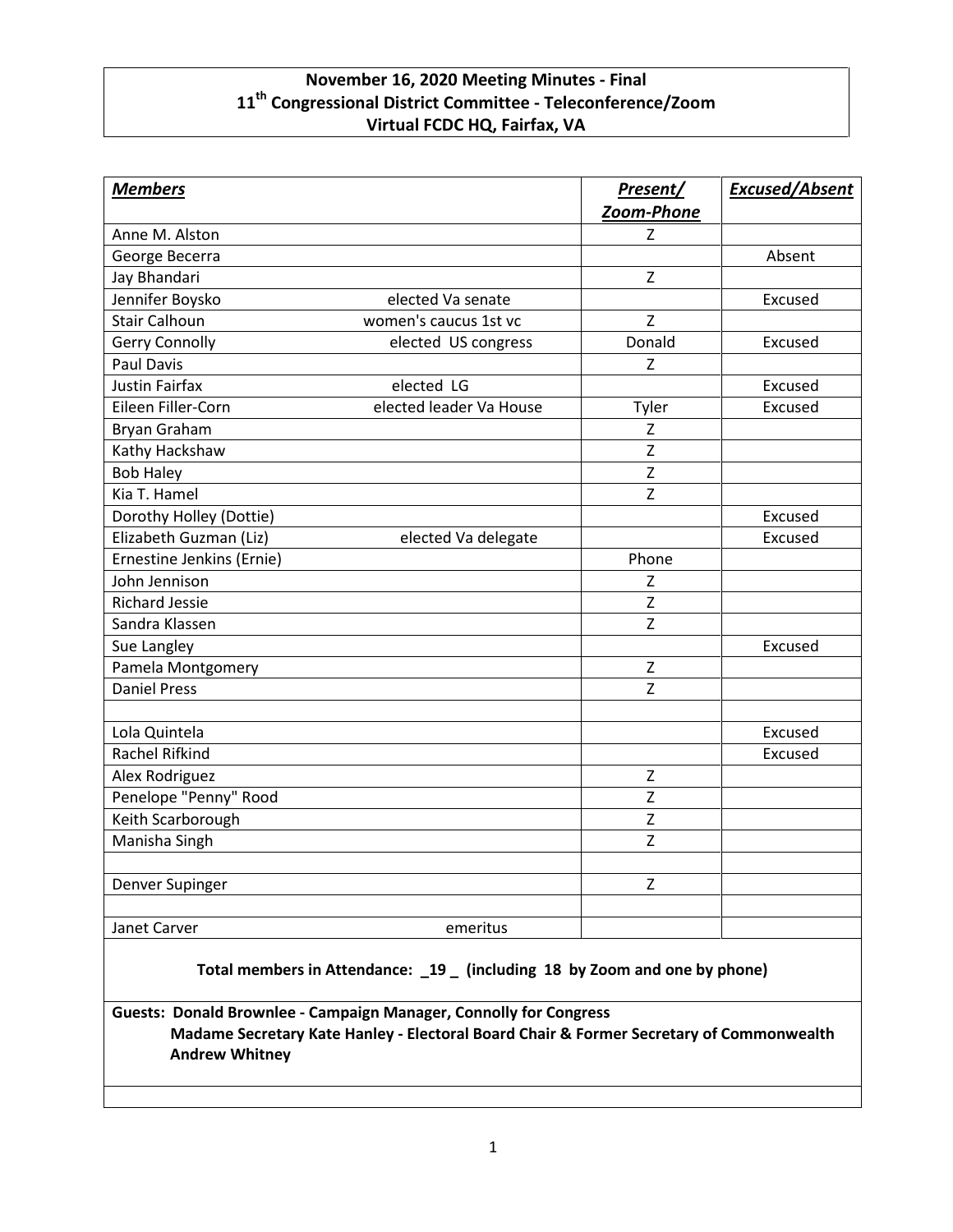1.a. Call to Order**:** Meeting called to order by Chair Haley, 8:01 pm.

2. Introductions -

- Andrew Whitney, DPVA (8:01-8:04) Discussion & update of Virginia elections: Kept our congress persons; looking forward re: boots on the ground; Improvements/updates of election law & administration.

- Madame Secretary Kate Hanley - (8:05-8:20) 1) 605,000 voted/761,000/active voters; 413k absentee (mail in person, 186,000 on election day 1/3. 2) Connolly campaign provided primary lessons learned used for GOTV with COVID-19. 3) New things like drop boxes. 4) 79% turnout most ever. 5) Where do we go from here? 6) Expand opportunities earlier. 7) Ordinances play a role. 8) Need a 21st century computer system

-Keith Scarborough, PWCo election officer - (8:21-8:34) 1) SAme problems. 2) 55% voted by Saturday before election day.

- Keith & Kate - 1) Early openings, 2) Increased hiring. 3) Satellite offices. 4) Same day registration. 5) 2021 June primary at schools.

Andrew (8:38-8:40) - General congratulations, well done. (applause.)

1.b Roll Call: Jennison

3. a. Agenda - Bob - Motion to Approve Agenda by acclimation.

3.b. Approval of Minutes. - Motion to Approve August 24, 2020 minutes by acclimation.

| 4. Treasurer's Report as of 10/18/2020 - Rachel: - accepted |            |  |
|-------------------------------------------------------------|------------|--|
| Federal account                                             | \$8.394.00 |  |
| Non-federal account                                         | \$3,528.70 |  |

## 5. Chair's Report

- LG candidates requested to join meeting and speak will be scheduled for future meetings
- Reorg convention May/June T/B/Dan appropriate time for
- 6. Election Results/Jurisdiction Reports
	- Fairfax Co. Bryan: different type of Chase program Quite election day
	- PWC Keith: went smoothly & good coverage
	- Fairfax City Kathy: Blow out, fabulous. 4-6 new committee members
- 7. Election Protection
	- Fairfax Co. Dan: went well under DPVA system. Key precincts covered. If more volunteers than more precincts would have been covered.
- 8. Diwali/Sturdivant
	- Bob: Went great. Manisha: Thanks to Denver & Pam.